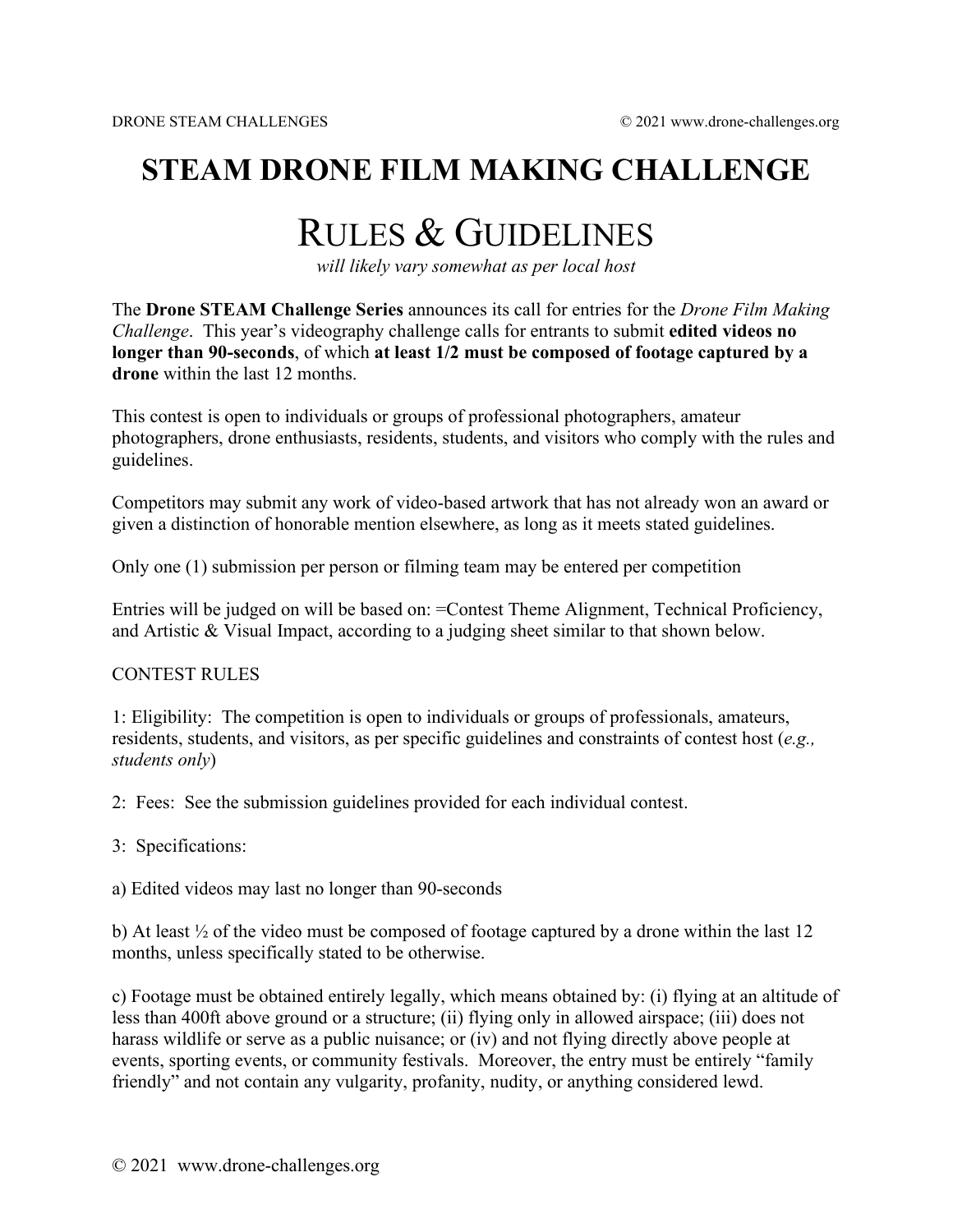d) The entry must not include any visual or audio content subject to third party copyright protection.

2: A completed official entry online form must be used for all entries in order to be judged.

3: Entries will be judged on:

- $\triangleright$  Alignment with Contest Theme:
- $\triangleright$  Technical Proficiency (both flight & editing)
- $\triangleright$  Artistic, Audio, and Visual Impact

4: By submitting an entry, entrants agree:

Entrants ensure that they own the undisputed copyright to their respective entries and that any music used is royalty-free, that entrants acknowledge that copyright of all entries submitted remain with the artist themselves, and that entrants agree that the local host institution and the Drone STEAM Challenge Series may use and reproduce the submissions in their own promotional materials, with appropriate credit, but without compensation or prior notification.

### HOW TO ENTER

- $\Box$  Submit entries by completing an online form ensuring their compliance with all stated rules and guidelines at before the deadline and either (i) upload the video (<10Gb) or (ii) provide a URL to a private YouTube, Vimeo, or other website link for judging, as per local contest guidelines.
- $\Box$  Entrants must provide a title of less than 12-words and an attention-capturing description of less than 35-words (please do not repeat the title in the description).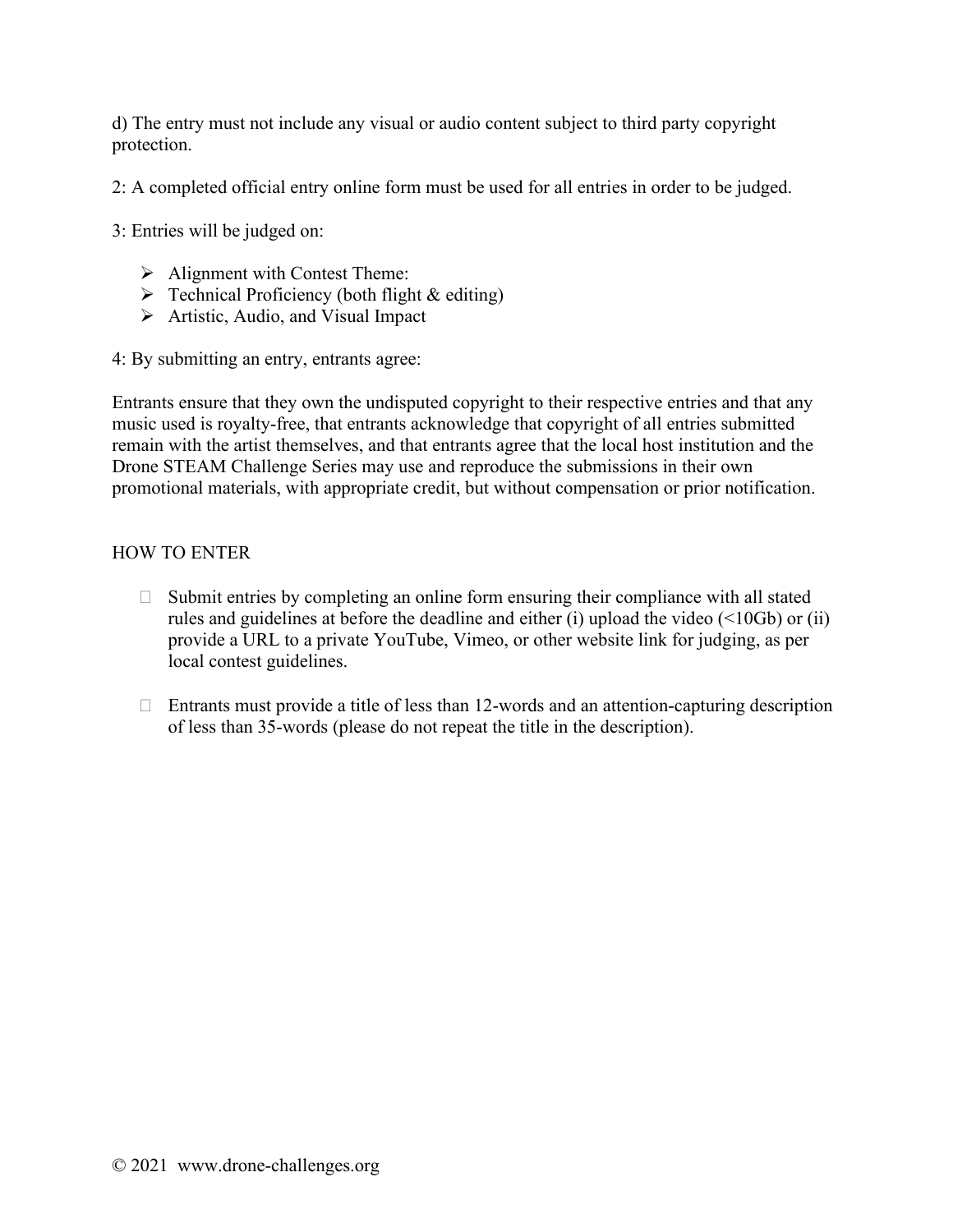#### FINE PRINT (updated August 18, 2021)

- 1. Entrants submitting materials to the contest must warrant that they have the right to enter the image on behalf of any people in the work, if applicable (generally speaking, if person is recognizable), a model release will be required by should your entry be selected as a winner or notable of honorable distinction.
- 2. Entrants submitting materials to the contest must warrant that the footage was obtained legally without trespassing and in accordance with stated rules, guidelines, and expectations.
- 3. Entries considered not to be entirely "family friendly" and contain any sensitive, obscene, political, violent, coarse or anything considered lewd will be disqualified and rejected without judging.
- 4. Entries that portray or imply risky, ill-advised, or illegal behaviors will be disqualified and rejected without judging.
- 5. The contest reserves the rights to use the entrants' names, likeness and image in connection with the contest entry as the contest organizers sees fit for marketing and promotional purposes across all media, though there will not be any monetary compensation.
- 6. The contest organizers, their associates, affiliates or partners assume no responsibility for submissions violating contest rules/copyright regulations. Images that demonstrate violation on copyright and or contest policies will be removed and disqualified.
- 7. Contestants will be notified regarding any image usage rights should the contest organizers be approached with any commercial opportunities related to a submitted work. Entrants will retain complete control over the licensing of their own work and usage fee.
- 8. Artistic copyright remains the property of the photographer even though permission to use imagery is given to the contest organizers.
- 9. Submit only your own work and films you have worked on yourself. Use of others' work without permission will automatically disqualify a submission.
- 10. All appropriate use by contest organizers will include artist'(s) name and credit.
- 11. Judging is a blind process. Entrants' names will only be disclosed to the judges after the judging process has been completed. The judges' decision shall be final and binding.
- 12. This contest falls under any rules and regulations for such contests by the laws of the United States, including copyright laws. The contest organizers reserve the right to disqualify any winning entry if contest rules are not followed. Replacement winners may be selected at the judges' discretion.
- 13. Only one (1) entry per person or group may be entered.
- 14. Submissions must be submitted as follows:
	- Digital files must be less than 10Gb
	- Files must be named as YourLastName\_YourFirstName\_shortentrytitle.\*\*\* OR the URL pointing to the submission must be provided without typographical error. *Note: No accented characters in a saved digital file name (e.g., #,2,\*)*
	- Please read the Contest Rules carefully and prepare submission for uploading according to the instructions or the entry will be rejected.
- 15. Entrants must provide a title of less than 12-words and aN attention-caption description of less than 35-words (please do not repeat the title in the description).
- 16. Digitally manipulated and edited footage may be entered.
- 17. Once submitted to the Contest, submission files will not be returned.
- 18. Entries must be received by the published closing date. If conflicting dates are announced, then the earliest closing date may be used.
- 19. The contest organizers reserve the right to change or modify the rules at any time without notice or cancel the contest with no winner being selected.
- 20. The contest organizers accept full permissions to reproduce and allow reproduction of submissions or portions of submissions, in approved publications. Credit will be given to the artist for any image(s) used.
- 21. By entering the Contest, participants agree that their submission will remain a part of the event's history and may be used for future event promotions.
- 22. If your submission is selected, you may be asked to provide higher resolution files or stills from within the entry.
- *23.* Taxes, if any, on prizes are the sole responsibility of the prize winner. *All winners are responsible for paying any and all taxes, shipping*  costs, and customs fees, if applicable. Any prize details or conditions not specified above will be determined by Donator, in its sole *discretion. A prize may not be transferred and must be accepted as awarded. A winner may not request cash or a substitute prize; however, Donator reserves the right to substitute a prize with another prize of equal or greater value if the prize is not available for any reason, as determined by Donator, in its sole discretion.*